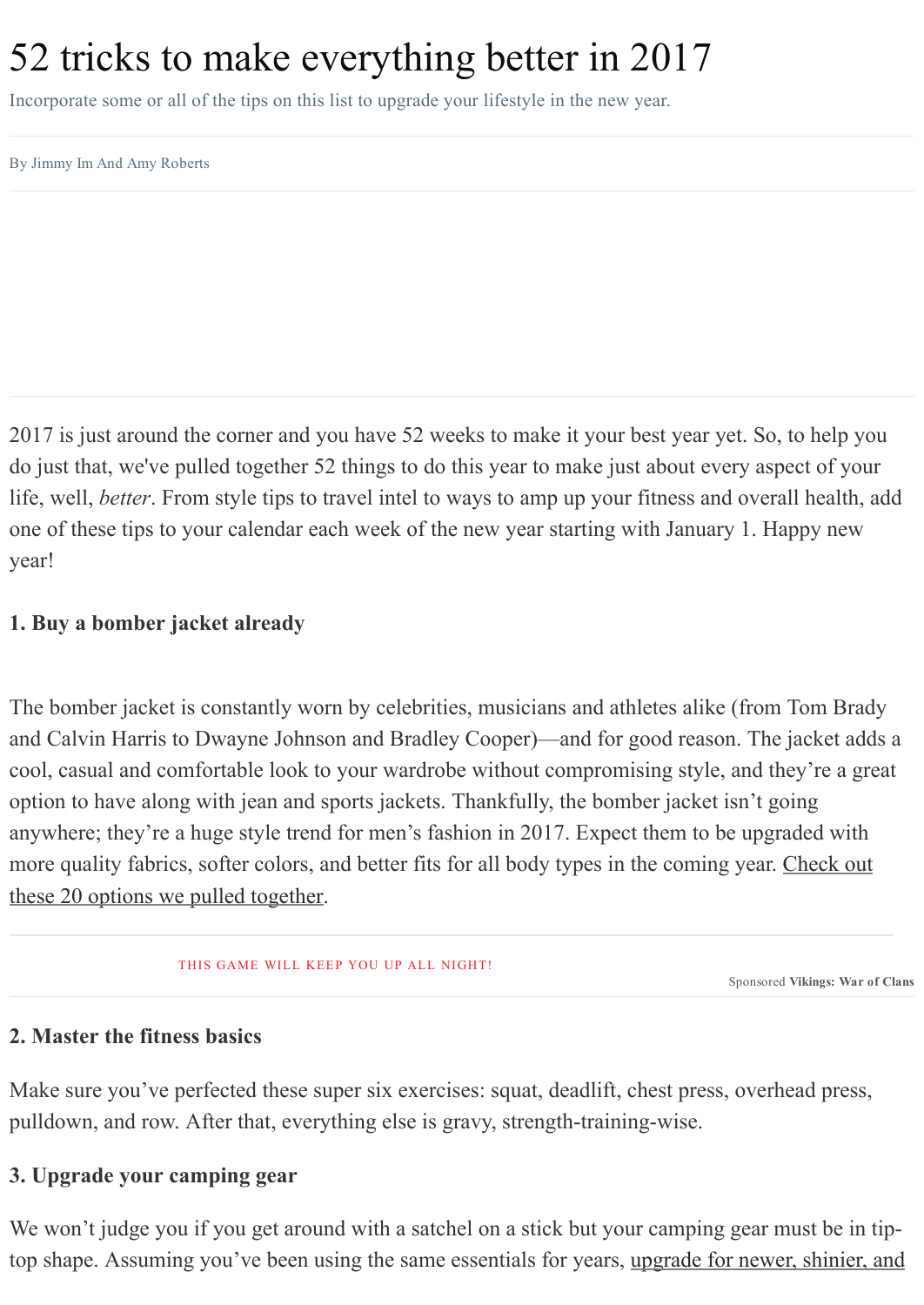more modern equipment. This includes more [lightweight](http://www.mensfitness.com/styleandgrooming/fashion/fall-camping-gear-guide) and durable tents, cozier sleeping bags, glow-in-the-dark water bottles, portable camp stoves and weather-proof area lights.

#### 4. Eat your veggies first

You'll load up on all those good nutrients, and, since you eat more when you're hungriest, you'll fill up on fiber. (Check out these 10 best [sources](http://www.mensfitness.com/nutrition/what-to-eat/10-best-sources-of-fiber) of fiber!)

## 5. Go to Spain

Suffering its worst recession in history, Spain is undergoing a major comeback that has Americans coming in droves, especially since the dollar is majorly in their favor. Travelers can have high-end experiences on a poor man's budget. Start in Madrid for amazing sangria, world-renowned museums like The Prado, killer nightlife and a slew of new luxury hotels like Gran Melia Palacio de los Duques (rooms from \$300 a night), a five-star hotel in a former 19th-century palace that's just steps from all the action. Head south to Malaga, an underrated resort town in Costa del Sol, where the rooftop bar at AC Hotel [Malaga](http://www.marriott.com/hotels/travel/agpmg-ac-hotel-malaga-palacio/) Palacio offers mind-blowing, 360-degree views of the port city and ancient town. The destination of the moment is Estepona, an excellent beach town reminiscent of Venice Beach, California with its new wall murals, outdoor cafes, and sublime beaches. Shack up at [Kempinski](https://www.kempinski.com/en/marbella/hotel-bahia/) Hotel Bahia (rooms from \$260), a five-star seaside resort that offers luxurious rooms, electric bikes, [excellent](https://www.hardrockhotels.com/tenerife/) spa, and the best rib-eye steak in town. End your visit at the new Hard Rock Hotel (rooms from \$283), in Tenerife, a small party island that's rivaling Ibiza with wild, live DJ events and a wealth of outdoor activities like surfing and mountain biking.

#### 6. Download the [Waterminder](https://itunes.apple.com/us/app/waterminder-water-hydration/id653031147?mt=8) App

Resolve to drink more water in 2017. You don't feel thirst until you're already bordering on dehydration. Don't stress on the eight cups a day, though—just keep it flowing in general.

#### 7. Watch your favorite shows anywhere on Earth

TV has never been better with binge-worthy shows across several platforms, from cable to online networks. Pretty soon, you won't need WIFI to stream them. Amazon Prime allows users to download their favorite shows on their electronic devices to view at a later time, and Youtube Red recently offered offline viewing for subscribers. Now, Netflix features the same benefit, and it's only a matter of time before competitors like Hulu and HBO follow suit. Invest in a tablet or iPad and watch popular shows like The OA almost anywhere in the world, whether it's killing time at jury duty or days-long voyages to Antarctica.

#### 8. Challenge yourself in the gym

[Workouts](http://www.mensfitness.com/training/pro-tips/30-most-underrated-exercises-men-according-11-trainers) getting a little rote? Increase the weight, change up the rep scheme, or try a new exercise that pushes your limits.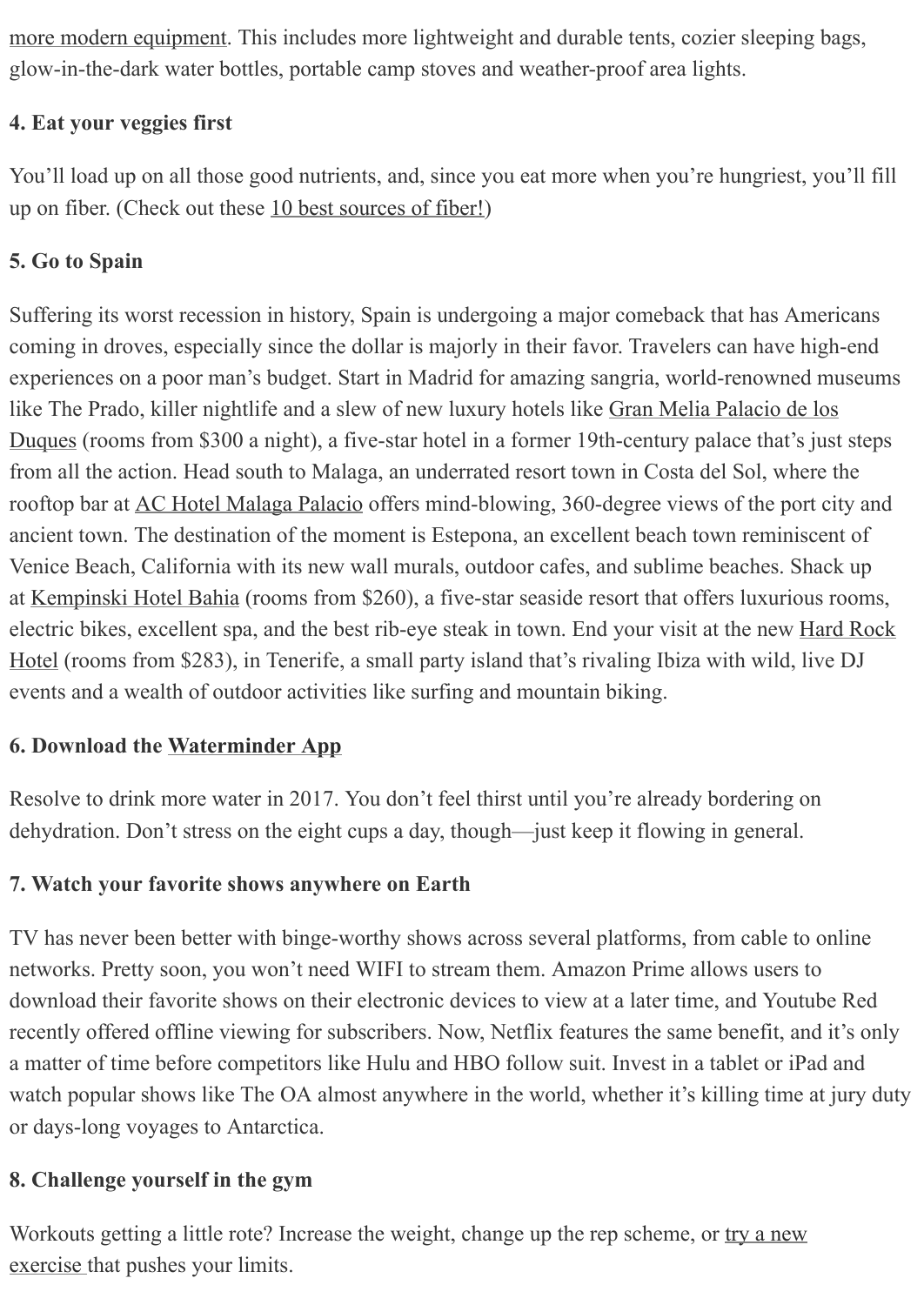#### 9. Buy a better office chair

It's no myth sitting down for long periods of time truly has a negative impact on your body—but a bad office chair makes it even worse. Standard office chairs can add large amounts of pressure to the back muscles and spinal discs, promote slouching, and fail to provide lumbar support. A chair that helps a neutral body position and allows your vertebrae to remain aligned is key to office-chair nirvana. [Corechair](https://www.corechair.com/), an active sitting ergonomic chair that has intuitive adjustments and core-strength benefits, is a good option. With any chair, remember to always get up every thirty minutes or so.

#### 10. Become a morning person

If you've been having trouble keeping your lunch or evening workout routine, get up a little earlier and get the gym out of the way. It'll suck at first as you adjust to an earlier alarm—and an earlier bedtime—but then you won't have to worry about work (or play) getting in the way of your lifting session.





BODY WEIGHT [WORKOUTS](http://www.mensfitness.com/topics/body-weight-workouts) 8 at-home [workouts](http://www.mensfitness.com/training/workout-routines/8-at-home-workouts-to-lose-weight-and-build-muscle) to cut fat, gain mass

#### 11. Fly business class

Say goodbye to cramped seats in coach: business-class tickets are finally affordable. Premium seats have been reportedly much cheaper than previous years (a median airfare from NYC to London, for example, averages \$2,500). The reason behind it? Cheaper fuel, record profit for airlines (which allows them to charge less for flights) and fierce competition. Even domestically, business- and firstclass tickets have substantially decreased in fare, allowing passengers to actually buy the tickets rather than use miles to upgrade. Best of all, most US-based airlines have improved their premium sections. Nothing beats free booze, lie-flat seats and plated meals on long-haul journeys. When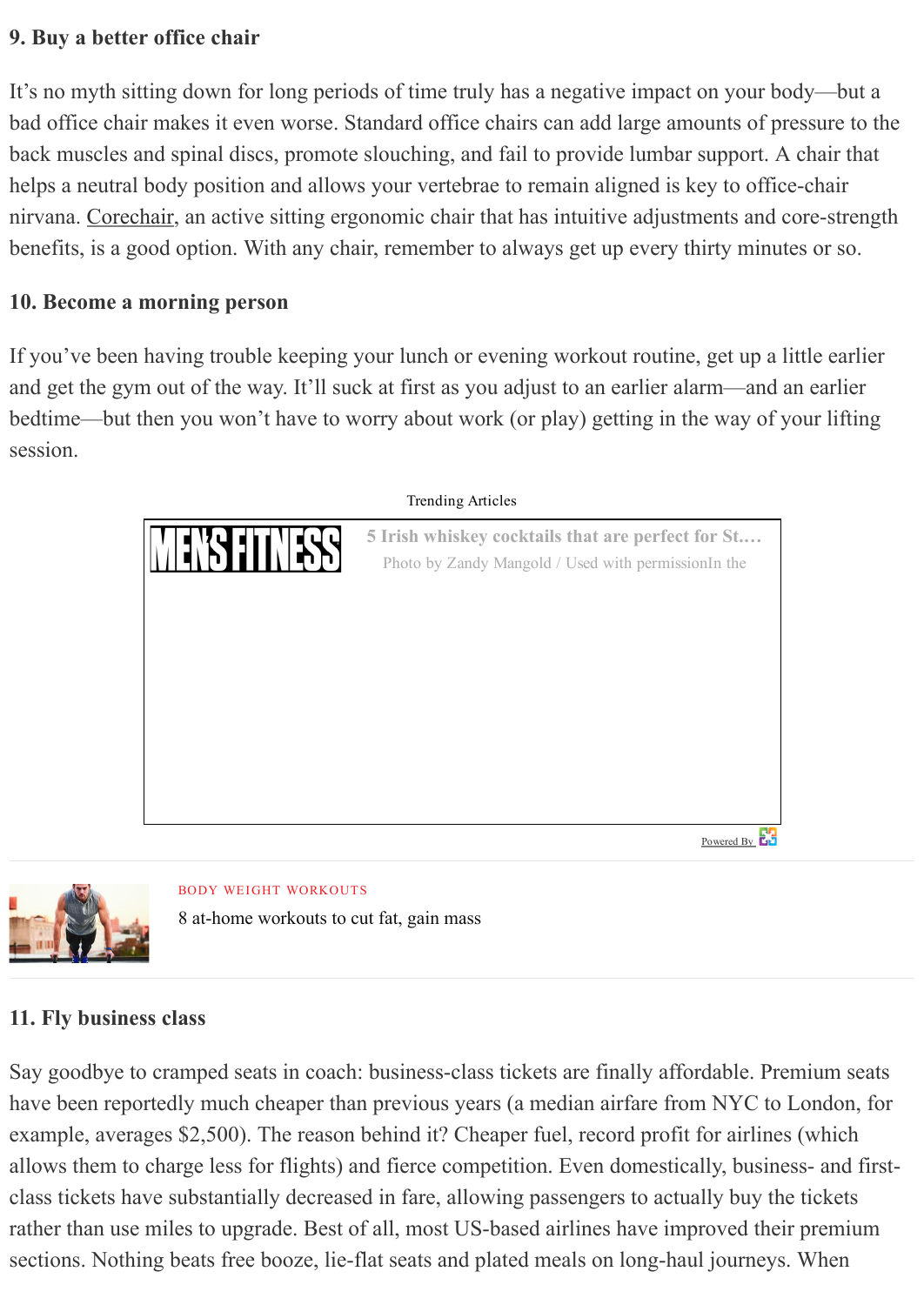booking, remember to avoid peak times and days to get the best fare. After your seat, consider upgrading your travel gear too. A practical, lightweight and convenient slim suitcase, like Victorinox Swiss Army's Avolve 3.0 collection, features 360-degree [maneuverability,](https://www.swissarmy.com/us/en/Products//Avolve-3-0/collection/trg-collection/travelgear_collection_TRA-C0403) zippered expansion system and stylish, nylon-shell casing.

# 12. Don't always go hard

Not only does every workout not have to be an all-out effort, it really shouldn't be. You'll make greater gains in the long run if you vary your intensity—and even take a day or two off every so often.

# 13. Join a frequent flier program

Airlines have made it notoriously tougher to get frequent-flier status—not to mention it's even harder to get upgrades when business-class seat availability is shrinking thanks to cheaper prices (see number 11)—but the perks are still worth it. With most programs, even at the lowest tier, you get your checked-luggage fee waived, better seat options and priority check-in and boarding, the latter of which almost guarantees overhead bin space for your carry-on. This all becomes helpful at a time airlines are charging more fees (like United, who promises to soon charge passengers for carry-on luggage). To maximize gains with a frequent-flier program, stick with one airline alliance to fly (Skyteam, OneWorld, and Star Alliance) and pray you make the 25,000-mile requirement in one calendar year.

# 14. Commit to the warm up!

It's really not a [waste](http://www.mensfitness.com/training/cardio/best-dynamic-warmup-any-workout) of time, especially if you end up pulling something because you went from 0 to 60 in your workout and you're out entirely while it heals. Do some light cardio, mobility-based stretching, and/or some light reps before going at it.

# 15. Step up your dating game

For 2017, shed old habits to look and feel better in the dating scene. You'll be surprised at how much stepping out of your comfort zone can be beneficial, proving to dates that you're game for just about anything. Try a [different](http://www.mensfitness.com/styleandgrooming/grooming/10-scents-will-drive-woman-wild) cologne, a new haircut, or a new color dress shirt that still reflects your personality. Shaking up your look can help motivate you. On a date, try something you've never done before. See a tarot card reader for kicks, watch a foreign film, go to a themed bar, or anything else that shows your date your sense of adventure. Most importantly, be present and thoughtful during the date. Make eye contact, ask questions, put your cell phone away and absolutely do not talk about your ex. Because what's better than a successful date? A second date.

# 16. Stop drinking your calories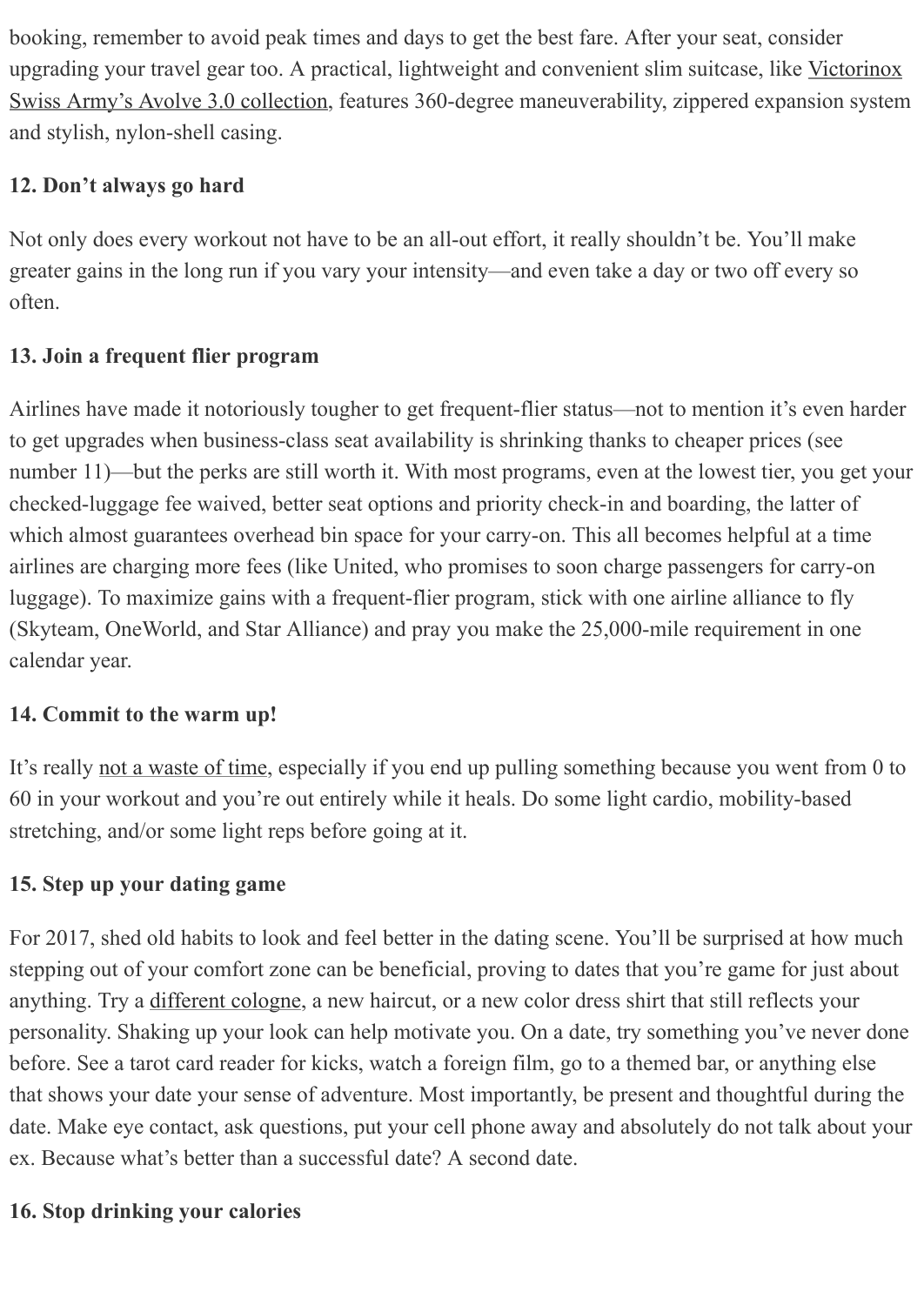If you're looking to trim down, switching out juice and [soda](http://www.mensfitness.com/nutrition/what-to-drink/diet-soda-adds-inches-your-gut) for water and unsweetened tea or seltzer can save you 100 calories or more per cup.

# 17. Implement a regular "Treat Yo' Self" day

With a demanding girlfriend, a stressful job, little vacation days, and a rigorous gym schedule, you hardly have quality "me" time. Life is too short, so it's time to tap into your inner Donna and Tom of *Parks & Recreation*, who invented "Treat Yo' Self" day. It's a day where it's all about you. Cancel all calls, book a spa treatment, hit the golf range, hang with the guys and buy something for yourself like a new wallet or the latest iPhone. It's also a good time to synchronize with your gym "cheat day" to fully indulge in the good things in life.

# 18. Have protein with every meal

Rather than loading up at lunch and dinner or with protein shakes—too much in one sitting may not be totally utilized for muscle building—be sure that you're getting protein, along with a balance of fat and carbs, at every meal. Hint: Breakfast is often a missed [opportunity.](http://www.mensfitness.com/topics/breakfast-recipes)

# 19. Downward dog in the Himalayas

The health benefits of yoga are obvious, and everyone should do a little more downward dog in 2017. But even more beneficial than yoga is consistent yoga, which increases flexibility and strength to help you get past though weight training plateaus. To truly get inspired, book a trip to the Himalayas in India, where yoga is taken seriously. In Rishikesh (the actual birthplace of yoga and small town The Beatles made famous with their world-renowned visit to write songs), [Ananda](http://www.anandaspa.com/) is the number-one rated health-themed resort in the world that specializes in 5- and 7-day yoga packages with private, one-on-one daily sessions, in addition to organic meals, lectures, and a prime location in the foothills of the Himalayas.

## 20. Embrace (some) cardio

A simple jump rope can become your new old-school favorite fitness toy. Use it to warm up or add aerobic intensity for active recovery between strength-training sets, or attempt a whole cardio session of hops, skips, and double-unders.



STRESS [REDUCTION](http://www.mensfitness.com/topics/stress-reduction) 20 science-backed ways to reduce stress

# 21. Take home Fido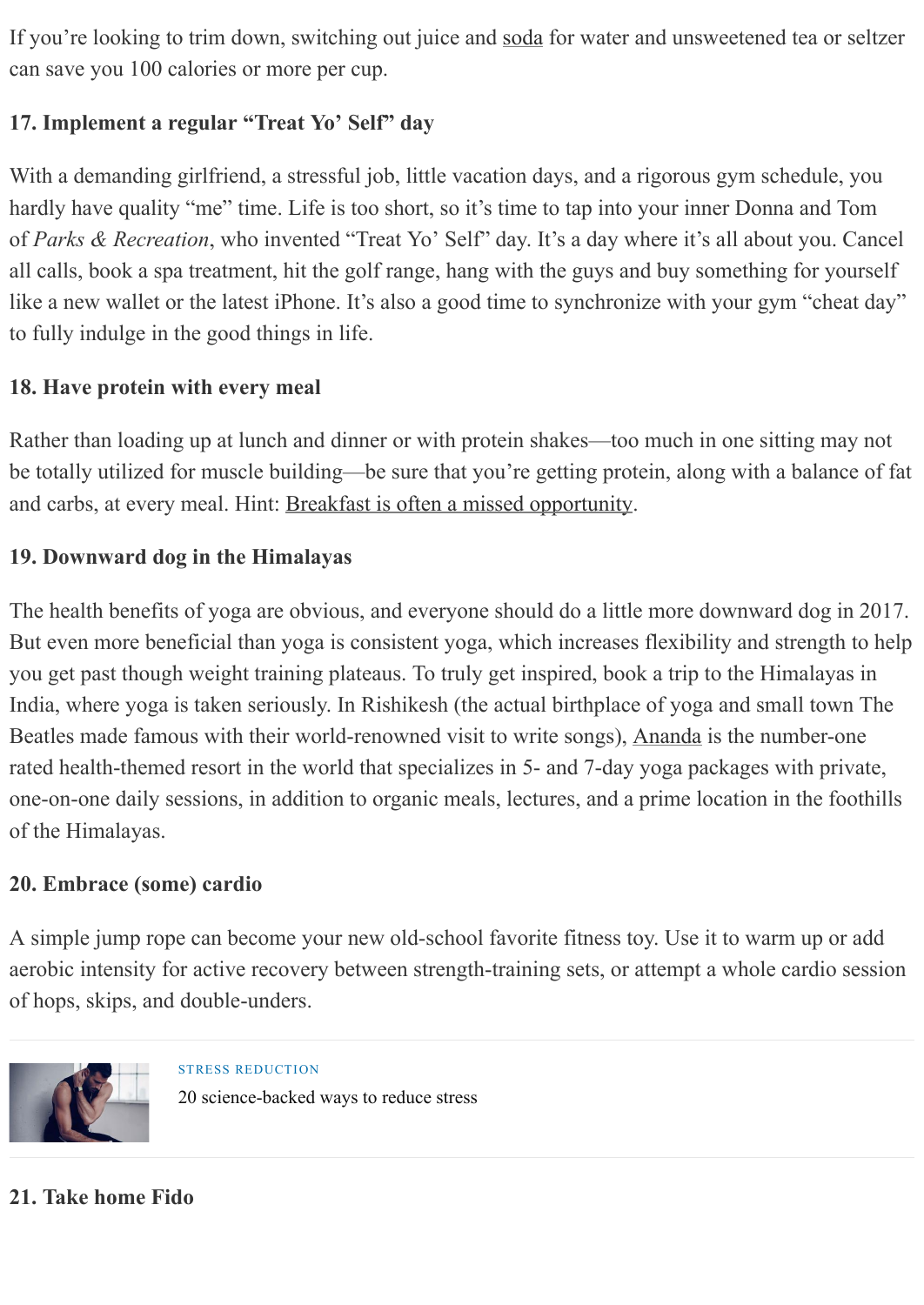There's a reason why a dog is "man's best [friend,](http://www.mensfitness.com/life/entertainment/top-10-most-active-dogs)" and watching any US soldier's tear-jerker reunion with their pup on YouTube should be enough proof. A dog brings immense joy and unbreakable companionship to someone's life, and they're proven to help strengthen troubled relationships. Consider adopting your new best bud from an animal shelter, rescue group, or from a responsible breeder.

# 22. Get fitted for running shoes

You may pay a little more for the sneaks but you're also paying for the expertise of the staff, which is trained to help you find kicks that are right for you and your body.

# 23. Become a master of the universe

*Interstellar, The Arrival, Star Trek, Stranger Things*… planetary/astrophysical exploration is hot right now, and it only makes more sense when you can make sense of it. NASA is at an all time high for new discoveries in the past few years alone (water on Mars, Earth-like planets, etc), and astronomical subjects like super moons and Mars: The new Frontier is all the buzz. People generally have better sense of self when they examine the galaxy in which they live (not to mention bringing up parallel universe theories in conversation makes you look hella scientific). Feed your inbox with subscriptions to sites like CNN's Space + Science or set up a Google Alert for theoretical physicist Stephen Hawking, the yoda of space exploration.

# 24. Try a little friendly competition

Whether you join a team, challenge a friend, sign up for a race, or simply set personal goals for yourself to meet and beat, that extra impetus to better [yourself](http://www.mensfitness.com/life/entertainment/why-competition-gives-you-serious-edge-gym) will, in fact, make you better.

# 25. Drink green coffee

It's tough going into that sales meeting or hitting the gym without a cup of joe, and there's finally a way to do this without staining your teeth or upsetting your stomach. Green coffee has been trending all over the country, offering a tasty, organic option for health nuts. Green coffee is actual coffee; the only difference is that the beans aren't roasted. Lightly sweetened with organic cane sugar, it tastes like a mix of herbal tea and black coffee combined for a great flavor. It's also rich in antioxidants, supports weight loss and has loads of caffeine. [Sunup](http://www.sunupgreencoffee.com/) has become the premiere packaged green coffee brand sold in shops and online, and it can be enjoyed at room temperature or chilled.

## 26. Take a fitness class

They're really not just for the ladies! Classes can offer great cross training, excellent cardio, improved flexibility (hello, yoga)—and can be a fun way to mix up your routine.

## 27. Start a YouTube page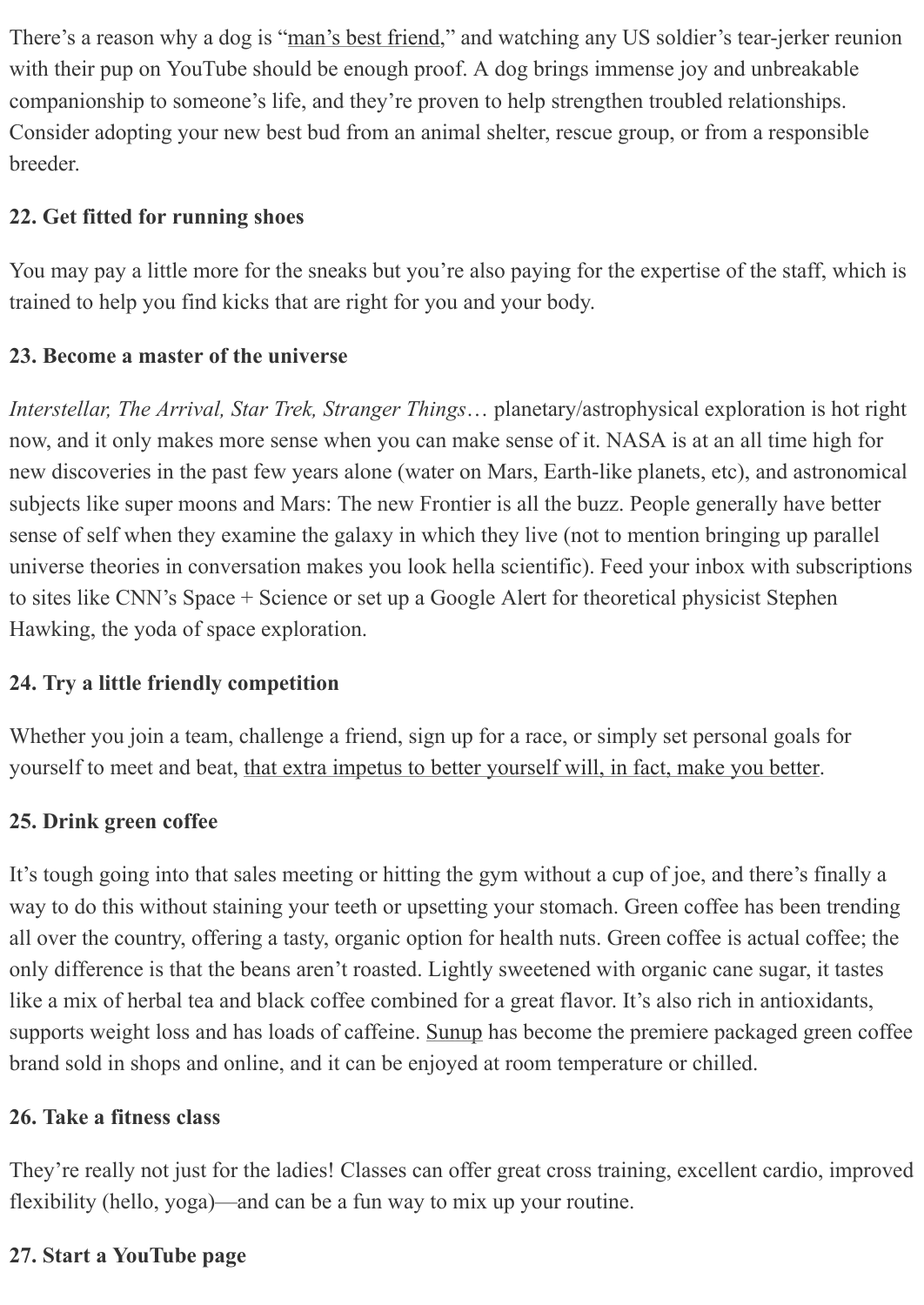You may not be America's Next Top Influencer, but it doesn't mean you can't have fun with your own YouTube page. It turns out that famous people have unpromoted and personal YouTube accounts, like Matthew [McConaughey](https://www.youtube.com/user/McConaugheyOfficial) who likes to ramble just about anything. YouTube has given users a platform to vent, applaud, critique, perform a song, or just make silly videos with your buds. Why not use it? You'll be surprised at how much stress you can knock out with one video upload. And who knows? You may be discovered like Justin Bieber or Andy Samberg for your awesome skills.

# 28. Foam roll

After hitting it hard at the gym, foam rolling (aka the poor man's massage) can ease recovery after a particularly intense training session.

## 29. Give a compliment every day

Even if you don't believe in karma, giving a compliment every day has massive perks, not only to you but also recipients. It stirs creativity, amps emotional benefits and takes your mind off any crappy thing that happened to you that day. Kindness is key to a better world, and complimenting a person helps squash bad energy. You can dish out positive, flattering remarks to your boss, strangers, lovers, waiters, classmates—there are no limits. Every day, try to compliment someone in person, in a note, email, or on Facebook. Even saying something as simple as "you're pretty cool" puts people (including yourself) in a significantly better mood.

#### 30. Ease into a new workout routine

When you're coming back from a break, you shouldn't (and probably can't) jump back into the same load and intensity you were doing before. You'll be really sore after (not the most encouraging feeling for getting back into the groove), and you could get hurt.



DIET-FRIENDLY RECIPES 50 of the [healthiest](http://www.mensfitness.com/nutrition/healthy-recipes/50-healthiest-recipes-known-man) recipes known to man

## 31. Get spiritual

Take it from Buddha who said: "Peace comes from within. Do not seek it without." Life goals are far more accomplished when you have clarity and a sense of self, and you don't have to fling yourself far to do soul searching. Meditation is as simple as taking a deep breath, and it has tons of health and mental benefits, from easing chronic pain and reducing stress and anxiety. While it may seem strange to do, successful, male icons like Hugh Jackman and Paul McCartney have publicly announced they meditate regularly. There are plenty of free apps that can get you to a place of reflection, like Calm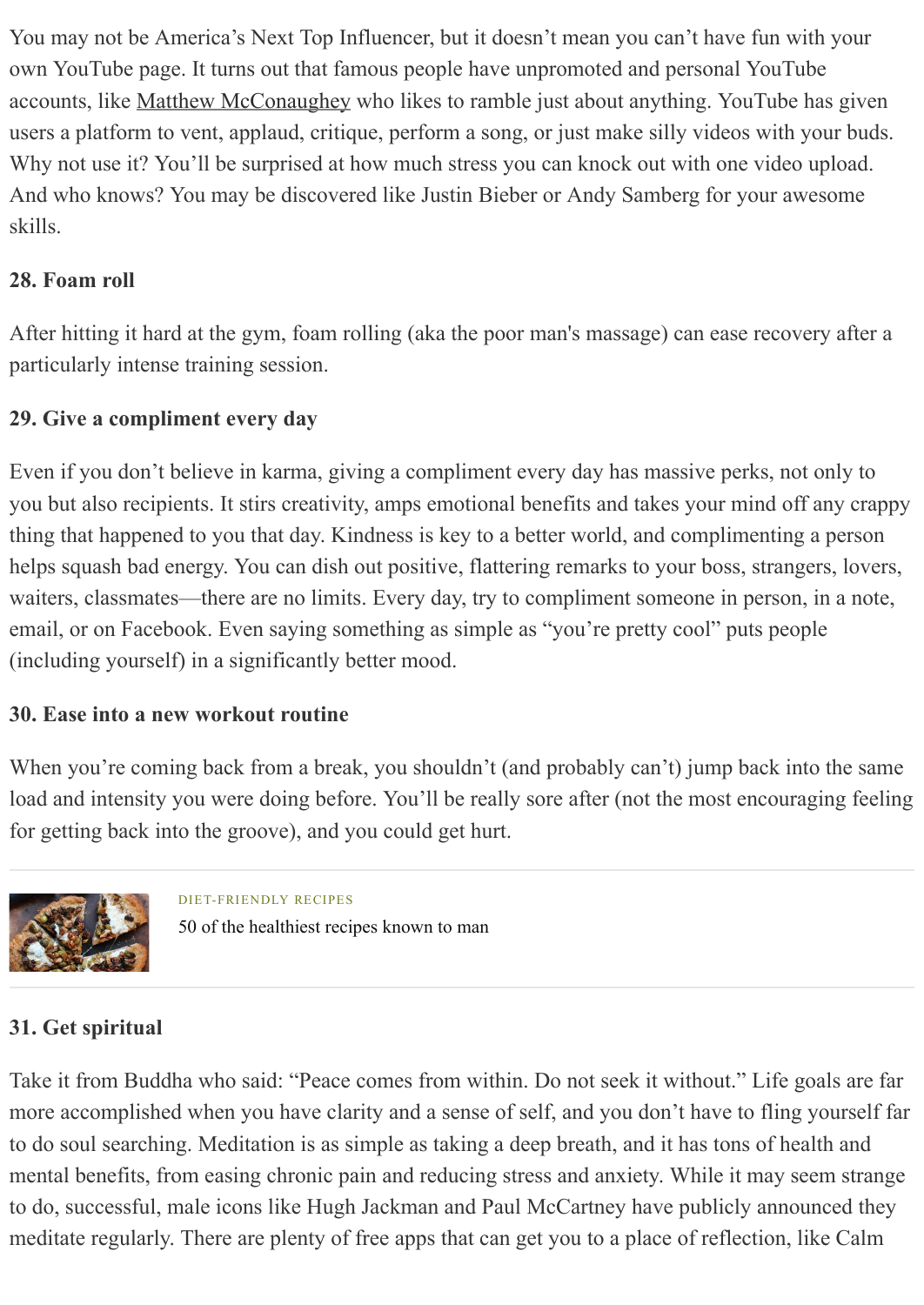and Headspace, and higher-consciousness gurus like Infinite Waters (Diving Deep) on YouTube and [Collective](http://www.collective-evolution.com/) Evolution has helped inspire millions to connect with thyself. Or, try Transcendental Meditation—read our story about our cover guys who practice the well-researched method.

# 32. Add kettlebells to your routine

They're seriously [awesome](http://www.mensfitness.com/training/build-muscle/kettlebell-workout) for strength training, conditioning, spurring weight loss, and improving your athletic power.

# 33. Spend less time on your cell phone and more in a book

Experts say we check our cell phones approximately 300 times a day. While technology is now part of our every day lives, it doesn't need to dominate them. Make more of an effort to put the phone away at meals, meetings, and after work. Spend time with friends and family in person, take a hike in the woods, volunteer or even take a nap. Remember those paperbound things with words in it from college? They still exist! Check out the list of 2016 [National](http://www.nationalbook.org/nba2016.html#.WFb2YbGZOuU) Book Award winners and curl up with a great story.

# 34. Stretch

No really, [STRETCH.](http://www.mensfitness.com/training/pro-tips/10-best-stretches-men-according-10-trainers) With just five minutes, 30 seconds per stretch, you can make your muscles more flexible and your range of motion more full, which will translate to more gains and less risk of injury.

## 35. Sport a new 'do'

Dudes are paying attention to their grooming routines now more than ever (the men's grooming industry brought in a record \$21 billion 2016), and it's all about the hair. The beard isn't going anywhere (along with 'haircare' and ['pomade,'](http://www.mensfitness.com/styleandgrooming/grooming/best-beard-and-mustache-styles-every-guys-face-shape) 'beard oil' and 'beard balm' were among the most Googled men's grooming terms for 2016) and guys are getting hella creative with their hairstyles, like the man bun and technicolor dyes. Try [something](http://www.mensfitness.com/styleandgrooming/grooming/how-get-best-possible-haircut-your-barber) different, whether a subtle fade or a different shade, to sport a new look.

## 36. Practice moderation

When you start omitting foods or food groups that you love because you want to lose weight, you end up feeling deprived. And ultimately, after you've dropped the pounds, you'll want to go back to those foods you love—and risk regaining. Practice moderation or even restriction, but not elimination.

## 37. Knock out knots in your own home

While a massage is nothing short of luxurious, studies have shown it helps anxiety, digestive disorders, insomnia-related stress, injuries and posture. The older we get, our joints tend to tighten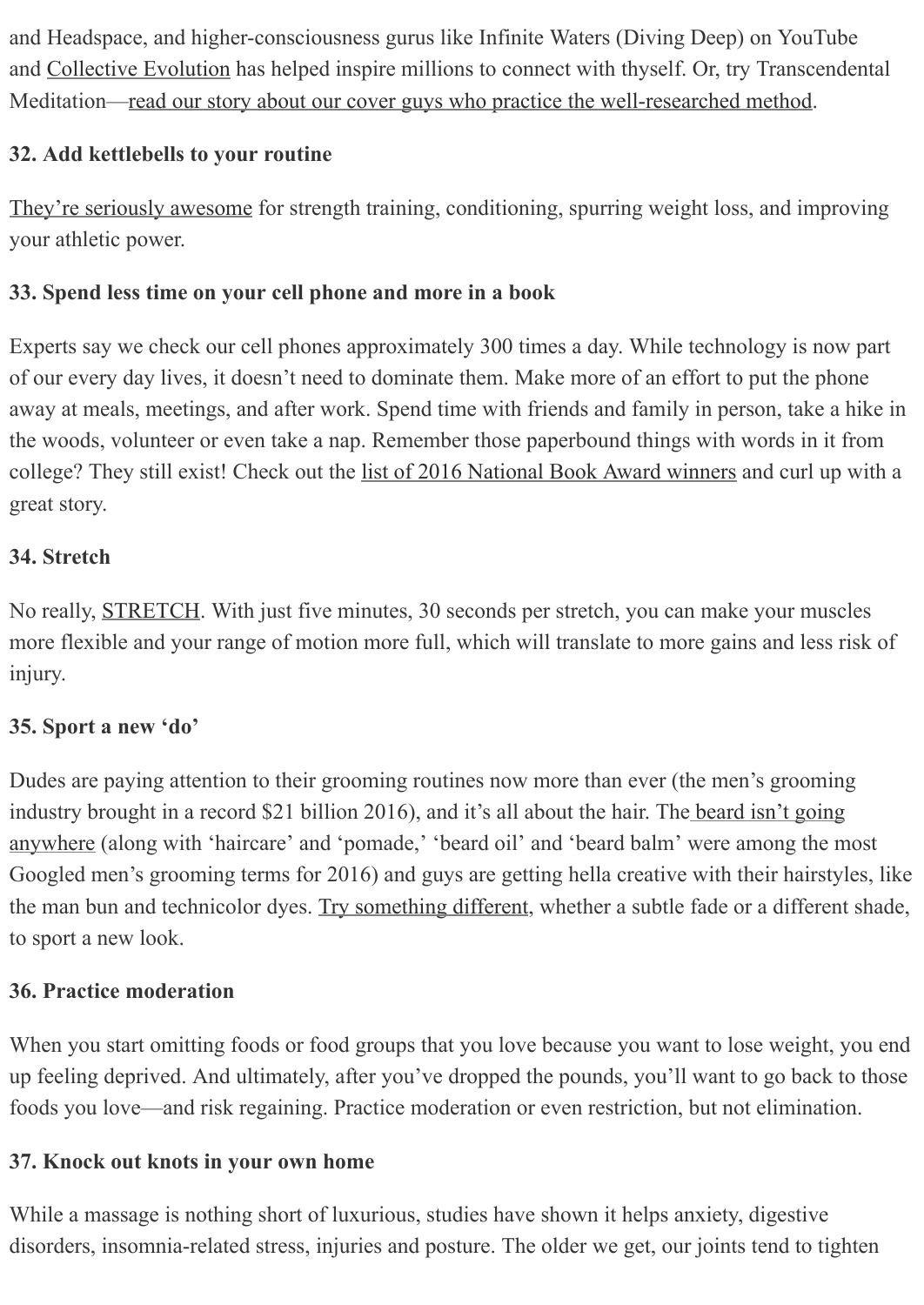more, making massages extra important when you start seeing the grays. Get in the habit of a regular massage by a regular masseuse who gets to know your body. For those on a time crunch, [Soothe](http://www.soothe.com/) is an app where users can book on-demand massages with licensed and vetted therapists who come to you. You can pick the type of massage, male or female therapist, types of oil and time and day that suits you at your very own home. Best of all, a 60-minute massages is only \$99, which includes tax and tip.

# 38. Lift for quality

Unless you're working on very specific hypertrophy or power training goals, it's almost always best to get a full range of motion out of every movement, which may mean slowing it down and even reducing your load or reps.

#### 39. Upgrade your sunglasses

If you still own a pair of cheap, neon-colored sunglasses you got free at a bank giveaway, get rid of them immediately. Sunglasses are an essential part of your wardrobe, and a good pair goes a long way. Shop around for a pair that suits your style and reflects your character but also make sure it's appropriate for the shape of your head. Wayfarer, round-frame, and aviators are timeless, and every cool dude is flashing mirrored sunglasses for 2017. You can't go wrong with brands like Carrera and Ray Ban.

## 40. Hire a trainer (once or twice)

Even one session can teach you a lot about how to improve your form and maximize your efforts in the gym. At the very least, make friends with the gym staff so you can ask for a few tips or a spot on occasion.



SEX [TIPS](http://www.mensfitness.com/topics/sex-tips) 10 sex tips that [guarantee](http://www.mensfitness.com/women/sex-tips/10-sex-tips-practically-guarantee-her-orgasm) her orgasm

## 41. Buy a juicer already

There's no better time to invest in a juicer, especially with so much attention around their benefits. [Juicing](http://www.mensfitness.com/nutrition/what-to-drink/should-you-be-juicing) allows you to get fresh vegetables, fruits and loads of antioxidants into your protein shake. For instance, a one-ounce serving of chia seeds provides the body with 5 grams of Omega 3fatty acids, and beet juice can help performance. It also makes a protein shake taste way, way better. You can even have complete meals with a juicer if you're fasting or dieting with the right ingredients.

#### 42. Eat local grub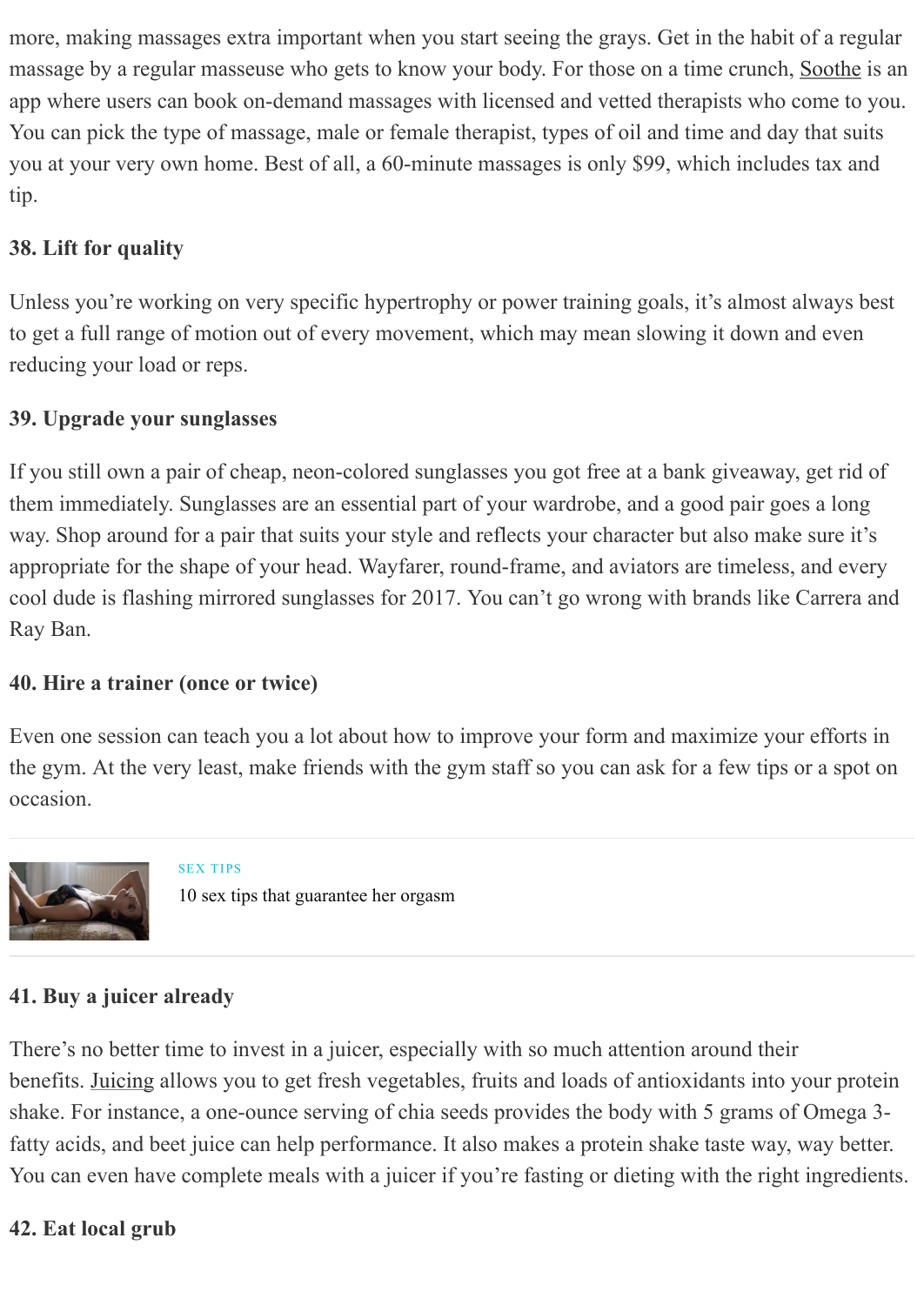Every season, find out what's growing in your area, and try it. Or join a local CSA and have fresh local produce delivered to you. You never know what you could learn you love!

## 43. Drink more gin

Newsflash: sippin' on gin and juice is actually good for you (in moderation, of course!) Myriad health benefits exist in gin, most particularly due to juniper berry, the main ingredient of the spirit, which helps lung congestion, arthritis, and joint pain, improves digestion and, despite the counterintuitive nature, helps liver disease. Thanks to gin's natural ingredients, it's also packed with antioxidants that help keep your skin youthful. Pink gin is all the rage, like handcrafted Gin Lane [1751,](http://www.ginlane1751.com/) infused with naturally blended aromatic bitters, which makes for a great cocktail.

## 44. Buy a new gym shirt

Cotton t's absorb rather than wick sweat, making you a soggy mess. Invest in performance materials to keep cooler—and, if you're a runner, to save yourself the nipplechafing.

#### 45. Take out a boat

The peer-to-peer community (like Uber and AirBnb) has officially gone to sea. More boat owners are giving every day people the opportunity to rent their boats at affordable rates through online platforms. Boat-sharing services like [Boatsetter](http://www.boatsetter.com/) have become a huge hit, and they connect boat owners and captains with boating enthusiasts. You can have an entire day on a private boat with a captain for as little as \$150. Even superyacht owners and charters are seeing a spike in rentals over purchases, which offer huge savings (a superyacht can cost nearly \$10 million dollars but renting one for the week can start as low as \$115,000.) Should you want to learn how to set sail on your own, [Discover](http://www.discoverboating.com/) Boatingconsolidates boat rentals, classes, and charters in one handy place.

#### 46. Mix up your cardio

Try intervals, use one of the machine's preset programs, or vary your equipment—for example, do 10 minutes each of the rower, stair climber, and treadmill in one session. It'll keep you more focused and burn more calories than a ho-hum steady-state workout.

## 47. Buy a bed-in-a-box

There are plenty of reasons why guys may have sleeping problems but they often overlook the most obvious solution for proper shut eye: a better bed. If you've been sleeping on the same mattress for 5 10 years, it's time to switch it out. With bed-in-a-box delivery, it's become easier to get a mattress delivered straight to your home (no car roofs required!), and the quality of the mattresses is surprisingly nicer than you would think. There's a good variety of bed-in-a-box companies, including [Casper,](http://www.casper.com/) which has consistently ranked as one of the best mattresses with three layers of foam that provides cooling, comfort, and bounce. You'll sleep significantly better.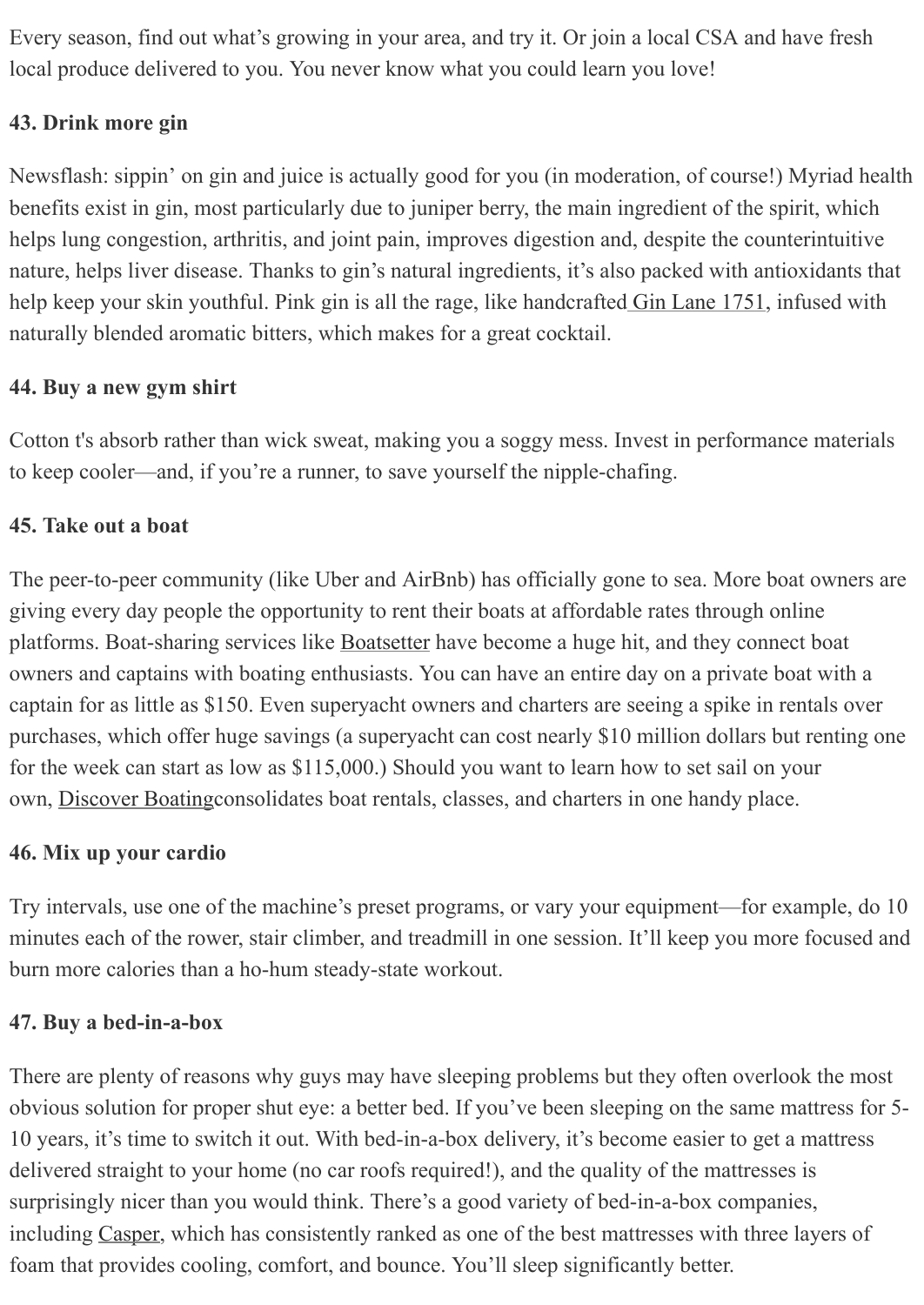#### 48. Get functional

Do at least one workout a week in which you move your body in all directions, to make sure all those muscles can work together, not just in the more regimented weight-lifting movement patterns. Think: Wood chops, burpees, sled pushes, and the like.

#### 49. Start using organic skincare products

Men are notoriously spending more on skincare products, and it's about time they give a damn. The right products not only help your skin look great but they prevent skin problems and damage. The most effective way to a better face is putting some organic love into your skincare regime. Natural ingredients work wonders (like proven anti-aging and better complexions) and are safer for the skin. Actor Rob Lowe has an affordable skincare brand, [Profile](http://www.profile4men.com/) for Men, that uses natural ingredients like peptides (an anti-aging protein) and antioxidants in products that range from shave gel to face scrubs. If you want to splurge, check out [Innovative](http://www.innovativeskincare.com/?f=true) Skincare, a popular brand for celebrities (like *Captain America*'s Sebastian Stan) that uses Extremozyme technology to help protect and repair skin, infused with other organic ingredients in products like sunscreen, serums and moisturizers.

#### 50. Find what you love—in fitness

If going to the gym is a drag, rethink your fitness plan. There are plenty of other exercise options from MMA to rock climbing to powerlifting, and more—that'll keep you fit without that take-yourmedicine dread.

#### 51. Take your girl to the Caribbean

Nothing says "I'm in it to win it" with your girl like a getaway to the Caribbean. The islands are brimming with white-sand beaches and turquoise waters, with plenty of couples activities that give you major game. Thankfully, a crop of contemporary-cool, hip hotels has recently opened to help set the scene for burning love. [Kimpton's](http://www.seafireresortandspa.com/) Seafire Resort in Grand Cayman features massive bungalows and a beach bar literally on the beach (the only one of its kind). Three new resorts opened in Anguilla, including The Reef by [CuisinArt](http://www.thereefbycuisinart.com/) where you can take drone lessons and Four Seasons Anguilla, where you can rock climb. The Shore Club in Turks & Caicos is the first and only resort to open on Long Bay, known for kiteboarding. And [Paradise](https://paradisebeachnevis.com/) Beach in Nevis is where Canada's Prime Minister Justin Trudeau and family vacationed last new years.

#### 52. Join a hotel's gym

Say goodbye to crowded gyms—and get a free massage while you're at it. Not many people know hotels offer non-guests monthly spa membership programs, which actually turn out to be a great value. Locals who sign up will have daily access to the hotel's fitness center, spa (which includes steam, sauna, locker rooms and often pools), free or discounted parking and typically one free spa